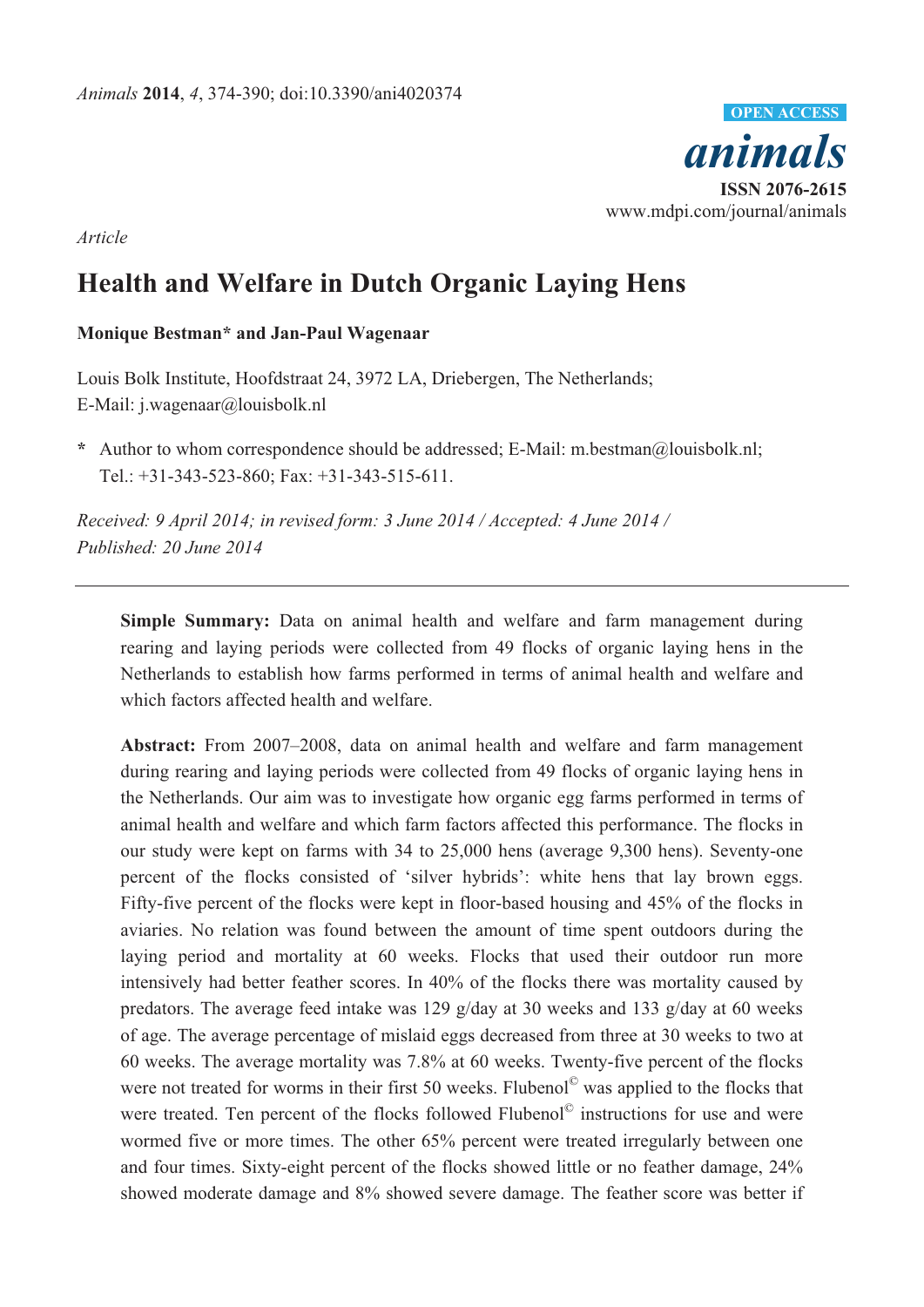the hens used the free-range area more intensely, the laying percentage at 60 weeks was higher, and if they were allowed to go outside sooner after arrival on the laying farm. In 69% of the flocks, hens had peck wounds in the vent area: on average this was 18% of the hens. Keel bone deformations were found in all flocks, on average in 21% of the birds. In 78% of the flocks, an average of 13% of the hens had foot-sole wounds, mostly a small crust. Combs were darker in flocks that used the range area more intensively. More fearful flocks had lighter combs. We conclude that organic farms are potentially more animal friendly than other poultry systems based on the animal welfare benefits of the free range areas. However, we also observed mortality rates, internal parasites, keel bone deformities, and foot sole lesions on organic farms that were comparable to or worse than in other husbandry systems. It is unclear whether these 'remaining' problems can be attributed to housing or if they are the result of keeping high productive genotypes in an artificial environment. Organic farms use the same high productive genotypes as other husbandry systems.

**Keywords:** organic; free range; poultry health; poultry welfare; feather pecking; vent pecking; mortality; keel bone deformations; foot sole lesions; comb color

## **1. Introduction**

The organic egg sector in the Netherlands increased from 150,000 hens on 40 farms in 2001 [1] to 2.1 million hens on 194 farms in 2011 [2]. The most important features of Dutch organic egg production are [3] a maximum group size of 3,000 birds, six birds per  $m^2$  indoors, 4  $m^2$  per bird outdoors, 18 cm perch per bird, and one third of indoor floor surface covered with litter. Moreover, the hens are given organically grown feed. In 2008, this was 90% organic. In the Netherlands, there is an additional organic hen rearing regulation. Its most important features are a maximum stocking density of 24 birds per m<sup>2</sup> during the first seven weeks and ten birds per m<sup>2</sup> between 7–18 weeks of age, 7 cm perch per bird from seven weeks onwards, and access to free range starting from eight weeks. The main thing organic egg production has in common with free-range production is the free-range area. The main differences are the number of animals per  $m<sup>2</sup>$  (six in organic and nine in free-range), organic ingredients in the feed, and farm size (up to 18,000 in organic and up to 40,000 in free range).

Many characteristics of organic poultry husbandry apply to loose housing in general. In the near future, we expect that the number of egg production systems with loose housing will further increase. In Europe, traditional cages are already forbidden. In the United States, the two States of California and Michigan passed state laws to ban battery cages. Although some farmers who have to stop using battery cages will turn to enriched cages, many farmers will switch to loose housing systems. The resemblance of organic systems to other loose housing systems and the expected growth of the alternative egg market, make our results valuable for a larger group of stakeholders than the organic sector alone.

The most recent overview of how Dutch organic farms perform in terms of health and welfare is based on data from 2001 and 2002 [4]. The results of that study were obtained through manure samples and a questionnaire for farmers. No physical assessment of animals took place. The mean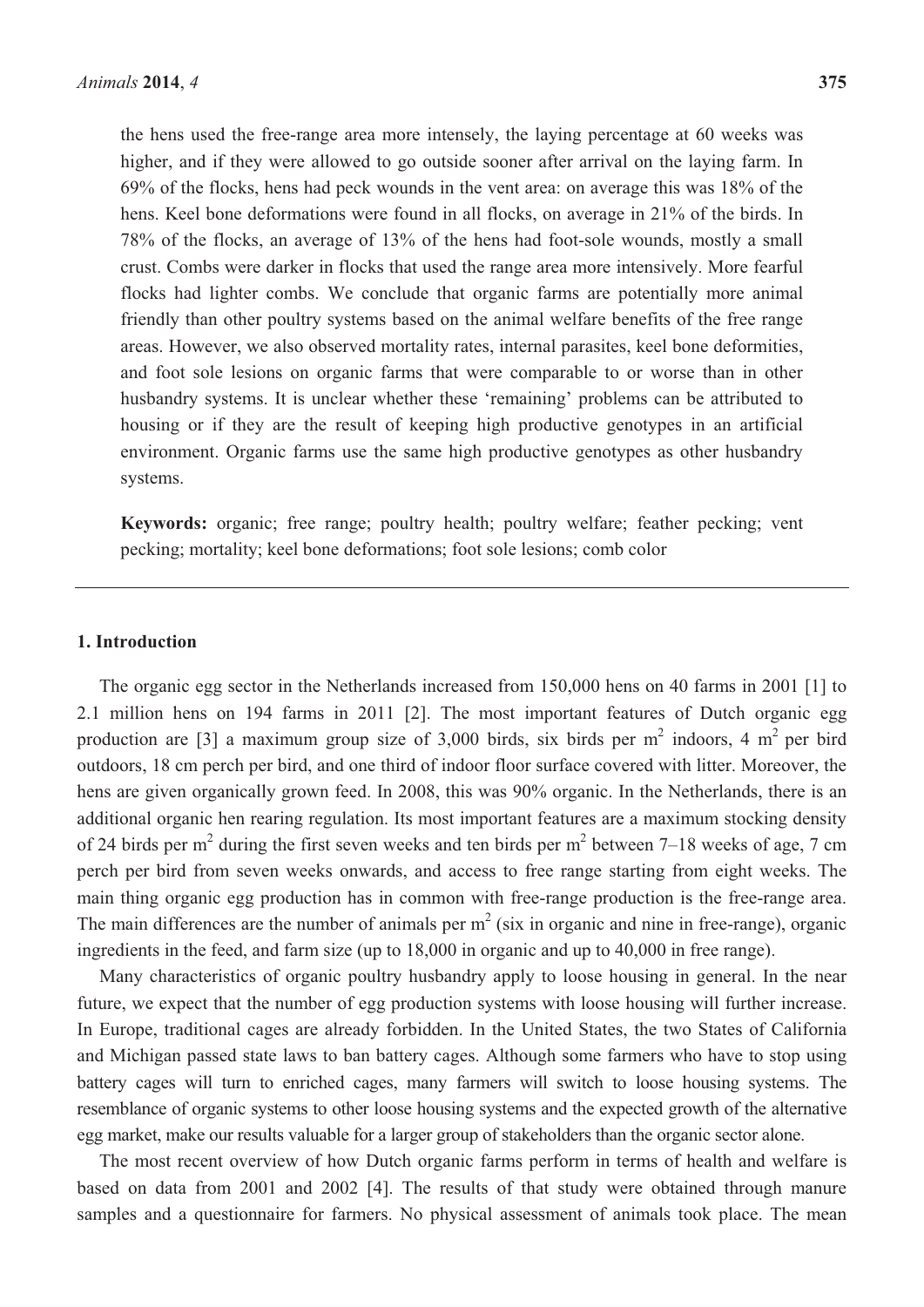flock size was 1,840 (80–5,400), the mean mortality was  $11.4\%$  (0–21) and the main health problems were predators, piling, coli, endoparasites, infectious bronchitis, and brachyspira. In the United Kingdom, a 7% mean mortality was reported in 1997 as well as cannibalism and coccidiosis [5]. A German study in 1999 [6] that involved a physical assessment of slaughterhouse hens reported pododermatitis, keel bone deformations, endoparasites, and fatty livers. In 2001 a Swedish study [7] based upon a questionnaire for farmers with  $12-1,700$  hens found a  $9\%$  (1–60) mean mortality, cannibalism, endoparasites, red mites, and leg parasites as health problems. A 2001 study in Austria [8] found a 7.2% (0–32) mean mortality, endoparasites, infectious bronchitis, Salmonella and cannibalism as health problems in 500–700 bird flocks. A Danish study [9] of 18 flocks with 1,200–5,000 hens found a 22% (9–62) mean mortality that was mainly caused by Pasteurella, predatory attacks, and piling. Thirty-three percent of the Danish flocks had little or no feather damage and 22% had severe feather damage. Of course, the type of health problems reported depend on the research methods applied. Interviews with farmers reveal mortality, and physical assessment may reveal pododermatitis and keel bone deformities, whereas manure samples give information about endoparasites. Though this makes the studies mentioned difficult to compare, they do give an impression of the range of health and welfare issues for organic laying hens during a period when flock sizes were much smaller and there was no common European organic poultry keeping legislation.

Organic hen keeping has been subjected to many changes, both in terms of regulations and trends in poultry husbandry since the most recent publication in 2003 [4] about the health and welfare of Dutch organic laying hens. Since then, beak treatments have been banned, aviaries have been introduced next to ground stables, flock sizes and number of hens per farm have increased, percentages of organic ingredients in poultry feed have increased, a national regulation for organic hen rearing has entered into force, different hybrids and genotypes have been introduced, and farmers have started to pay more attention to an attractive and functional free-range area.

Furthermore, farmers with organic hens experienced higher mortality rates than those with barn systems and were keen to understand how the health and welfare of their animals could be optimized. They wanted to know which factors in the rearing period and laying period influenced animal health and welfare parameters. Research questions were: how are organic egg farms performing in terms of health and welfare? How are farm practices during rearing and laying related to hen health and welfare during the laying period?

#### **2. Methodology**

We sent an invitation to 128 farms that kept organic laying hens according to Skal standards. Skal is the Dutch organic certification body. All farms that expressed an interest were included in the study. Our aim was for 50 flocks to take part. This number was a compromise between costs and statistic demands. In order to achieve a minimum of 50 flocks, farms who did not respond to the initial invitation were actively approached by phone in alphabetical order using the Skal's address list. Once 50 flocks had joined the study, new flocks were no longer able to take part. The 25 rearing farms that were approached reared the 'study flocks'.

Different questionnaires were designed for egg farmers and rearing farmers. The questionnaires were based on questionnaires from earlier studies and were discussed with several experts: veterinarians,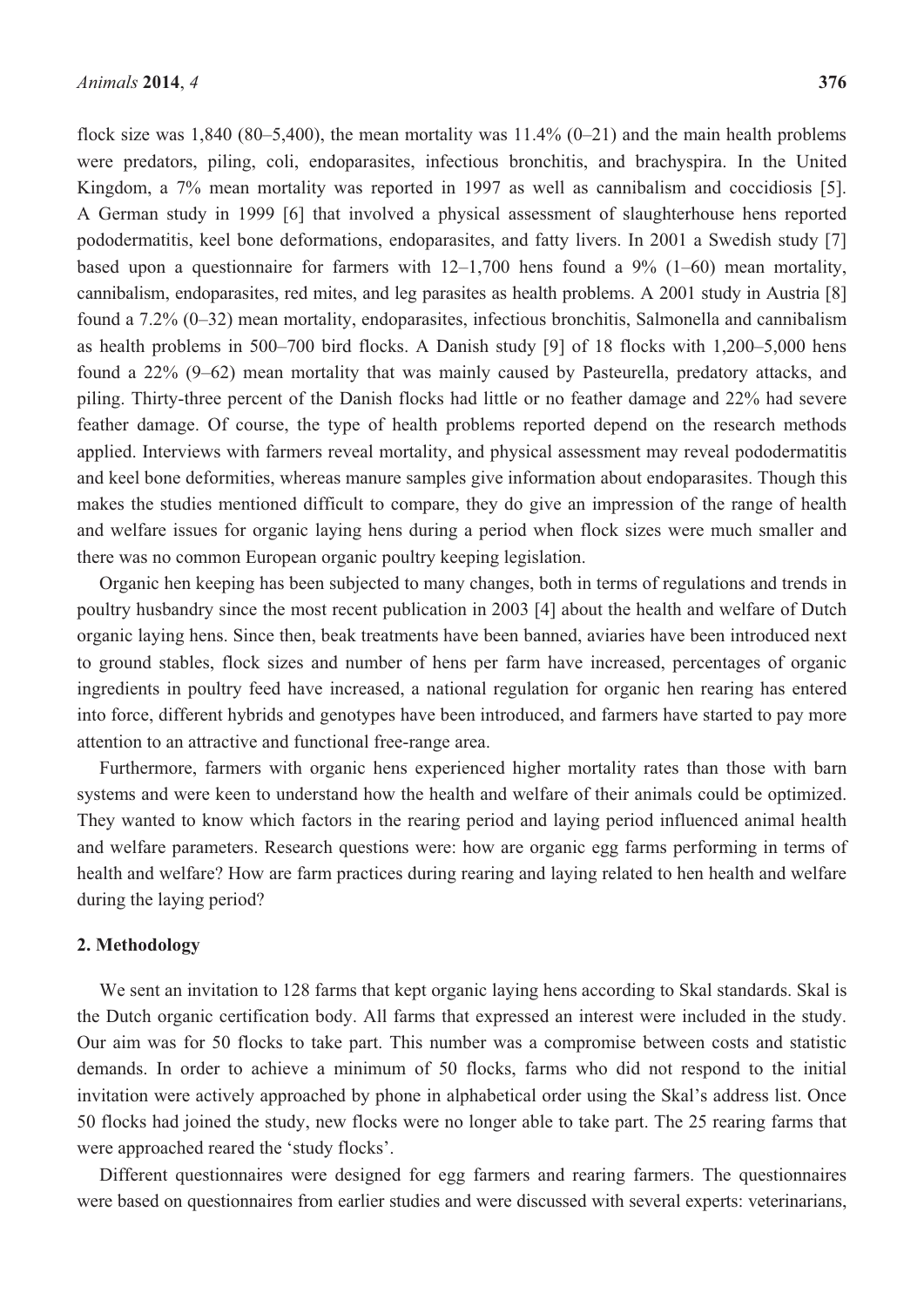farmers, poultry researchers, the Dutch Animal Protection organization, poultry advisors, hatcheries, and the Ministry of Economic Affairs, Agriculture and Innovation. The questionnaires covered housing and management, hybrid type, flock size, number of birds per  $m^2$ , feed, feed intake, egg production, mortality, mislaid egg percentage, feather pecking damage, health problems, and use of the free-range area. Both open and multiple-choice questions were included. The egg farmer questionnaires were filled in by the researcher during farm visits which took place when the hens were between 50 and 60 weeks old. Rearing farmers received their questionnaires by letter post and filled them out themselves.

A bird assessment protocol for farm visits was developed based on the following criteria:

- scoring should be objective,
- scoring should not demand expensive laboratory work,
- scoring items should be characteristics that farmers can see or feel themselves. This ensured that the study and its results were easy to communicate with the study's target group, the farmers.

| Indicator                             | <b>Assessment method</b>                                                                                                                                                                                                                                                                                                             | <b>Relevance to welfare</b>                                                                                                                                                                                                  |  |  |
|---------------------------------------|--------------------------------------------------------------------------------------------------------------------------------------------------------------------------------------------------------------------------------------------------------------------------------------------------------------------------------------|------------------------------------------------------------------------------------------------------------------------------------------------------------------------------------------------------------------------------|--|--|
| Comb color                            | Konica Minolta color reader CR-10; measures color<br>and describes it using three parameters: L, A and B-<br>value $^1$ . L-value ranges from 0 to 100. A-values range<br>from -86 to +98. B-value ranges from -108 to +94 <sup>2</sup> .                                                                                            | Several diseases and health problems can cause<br>a paler comb. Farmers regard bright red combs<br>as a sign of health.                                                                                                      |  |  |
| Feather<br>condition                  | 1. Visual scoring identifying a featherless spot of at<br>least 5 centimeters diameter on a hen's back (yes/no)<br>2. Visual scoring of flock pictures taken according to<br>Tauson et al. [10]. Classification of scoring of 6 body<br>parts on a scale from 1 (completely featherless) to 4<br>(no or few feathers missing) $^3$ . | Featherless spots are caused by feather pecking.<br>This is a sign of reduced welfare in both actor<br>[11,12] and victim [13]. Feather pecking can be<br>caused by several factors during the rearing and<br>laying period. |  |  |
| <b>Wounds</b>                         | Visual scoring of wounds on back, vent and tail area<br>(yes/no)                                                                                                                                                                                                                                                                     | Skin wounds can be caused by pecking<br>behavior or accidents. Wounds are a sign of<br>reduced welfare and make a bird potentially<br>more vulnerable to infections.                                                         |  |  |
| <b>Abnormalities</b><br>on foot soles | Visual scoring of foot soles by observer<br>(normal/scab/abscess).                                                                                                                                                                                                                                                                   | Foot soles can have wounds or infections,<br>caused by abnormalities in housing and reduced<br>resistance against diseases (see discussion).                                                                                 |  |  |
| <b>Keel bone</b><br>deformations      | Palpation of keel bone: deformity yes/no. Deformities<br>are defined as deviations from the normally straight<br>line (lateral or dorso-ventral) or thickened sections.                                                                                                                                                              | Keel bone deformations can be caused by<br>'metabolic bone disease', accidents and resting<br>on the keel during perches.                                                                                                    |  |  |
| <b>Body weight</b>                    | Weighing scale in grams.                                                                                                                                                                                                                                                                                                             | Body weight could be compared to breeding<br>standards and uniformity within a flock could<br>be calculated (see discussion).                                                                                                |  |  |

**Table 1.** Methods used for body condition scoring.

<sup>1</sup> Available online: http://sensing.konicaminolta.asia/learning-center/meter-measurement/meter-spaces (accessed on 2 April 2014); <sup>2</sup> Available online: http://stackoverflow.com/questions/19099063/what-are-the-ranges-ofcoordinates-in-cielab-meter-space (accessed on 2 April 2014); 3 For each flock one mean was calculated for all body parts from 50 scored hens. To make the Tauson scores more illustrative, three 'qualitative' categories were defined: no/little damage (Tauson score 3.1–4); moderate damage (Tauson score 2.1–3) and severe damage (Tauson score 1–2).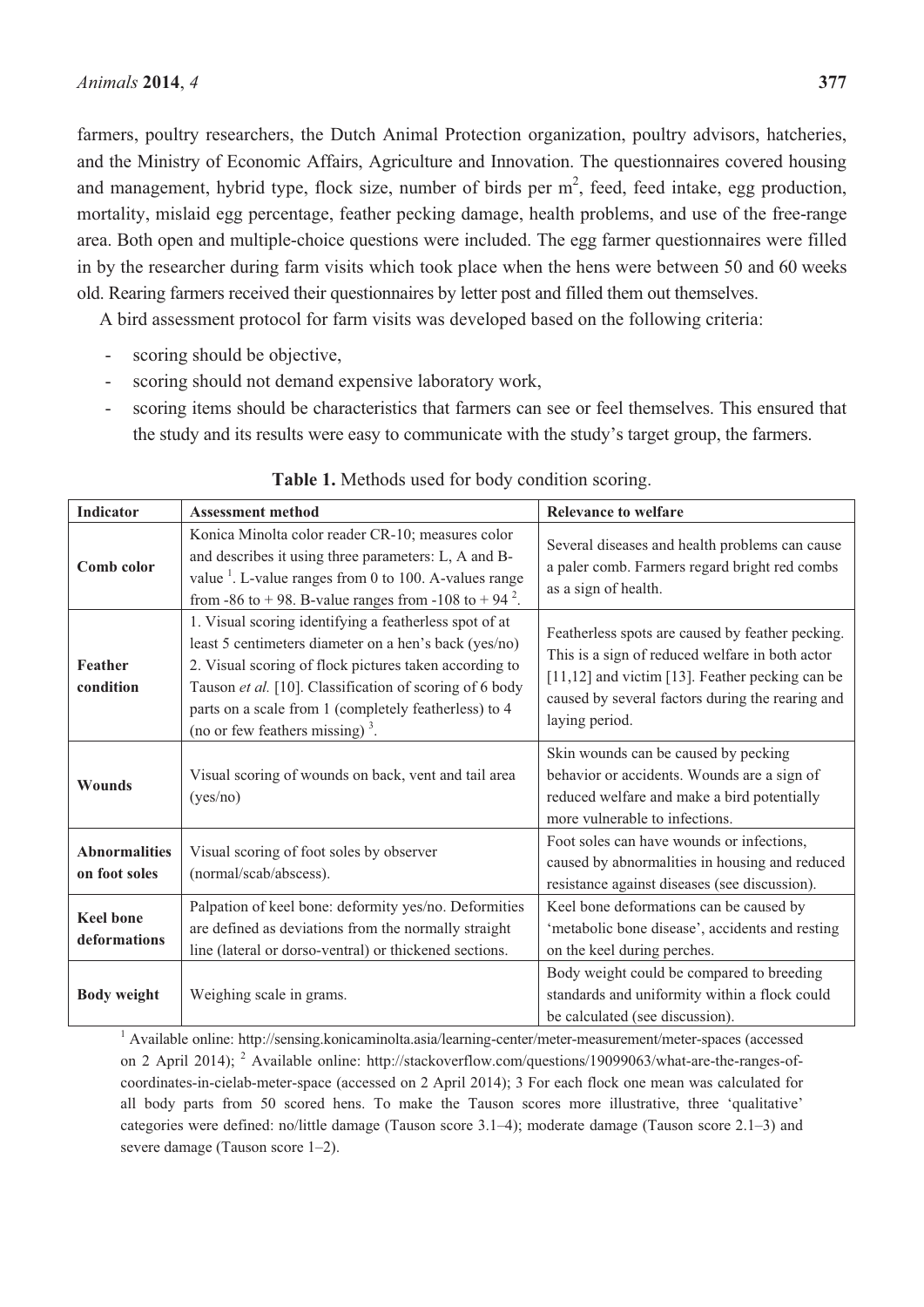The birds were assessed between 50 and 60 weeks of age. Fifty birds were caught individually at each farm. In tame flocks, this was done by hand while walking through the flock and in shy flocks by cornering the birds using a 'catch crate'. The indicators listed in Table 1 were determined for each individual bird. To avoid inter-observer bias, bird assessments on all the farms were done by the same researcher.

A manure sample was obtained by collecting 20 fresh droppings indoors. These were mixed and sent to the GD Animal Health Service (Deventer, the Netherlands). The sample was analyzed using the McMaster flotation method for worm egg counts. Shell and yolk color measurements were done with a Konica Minolta color reader CR-10 on thirty first-grade eggs that were collected from each flock. Pictures were taken of flocks and housing. After individual birds were assessed, the fear level of the whole flock was assessed during the researcher's visit. This was done on a scale from one (calm) to 10 (showing fearful behavior by flying up several times). The one, five and 10 on this scale were described and the observer made a rough estimate of the rest of the scale. Farmers scored health problem occurrence by indicating whether or not the flock had encountered a prelisted health problem (YES) in the flock or not (NO).

To estimate free-range use, the parameter Free Range Use (FRU) was calculated:

FRU = number of weeks free range is available (popholes open) in the period of 17–50 weeks of age  $\times$  the maximum percentage of hens seen outside simultaneously under most optimal conditions (estimated by the farmer)

Since the flocks were 50–60 weeks old when we enquired about maximum range use, the percentages covered three seasons and all hours of the day. This prevented a 'snapshot' impression of range use.

All data were entered into an Excel spreadsheet. Statistics were calculated using the General Linear Model procedure (regression analysis). The RSEARCH procedure to find meaningful models ('all subset regression') was our starting point. Because  $\mathbb{R}^2$  was relatively low in most of these models, we moved on to linear regression for single factor relationships. In the regression analysis, relations were considered as not meaningful if the adjusted R² was less than 20. The two-sample *t*-test (unpaired, two-sided) and correlations (the two-sided test of difference from zero) were also used. GenStat for Windows, 13th edition, VSN International Ltd. (2010) was used to calculate all statistics.

#### **3. Results**

Results were collected from 49 organic laying flocks on 43 farms. Some of these farms volunteered after receiving our invitation letter. The rest joined when the letter was followed by a phone call. We received information about the rearing period of 35 of these 49 flocks.

#### *3.1. Number and Size of Farms*

Five of the 49 flocks were kept on four farms with less than 500 hens. Forty-four flocks were kept on 39 farms with more than 500 hens. The average number of hens on all farms was 9,300 (min 34–max 25,450). Table 2 shows the distribution of the number of hens per farm.

Three egg farms had their own hen-rearing facilities.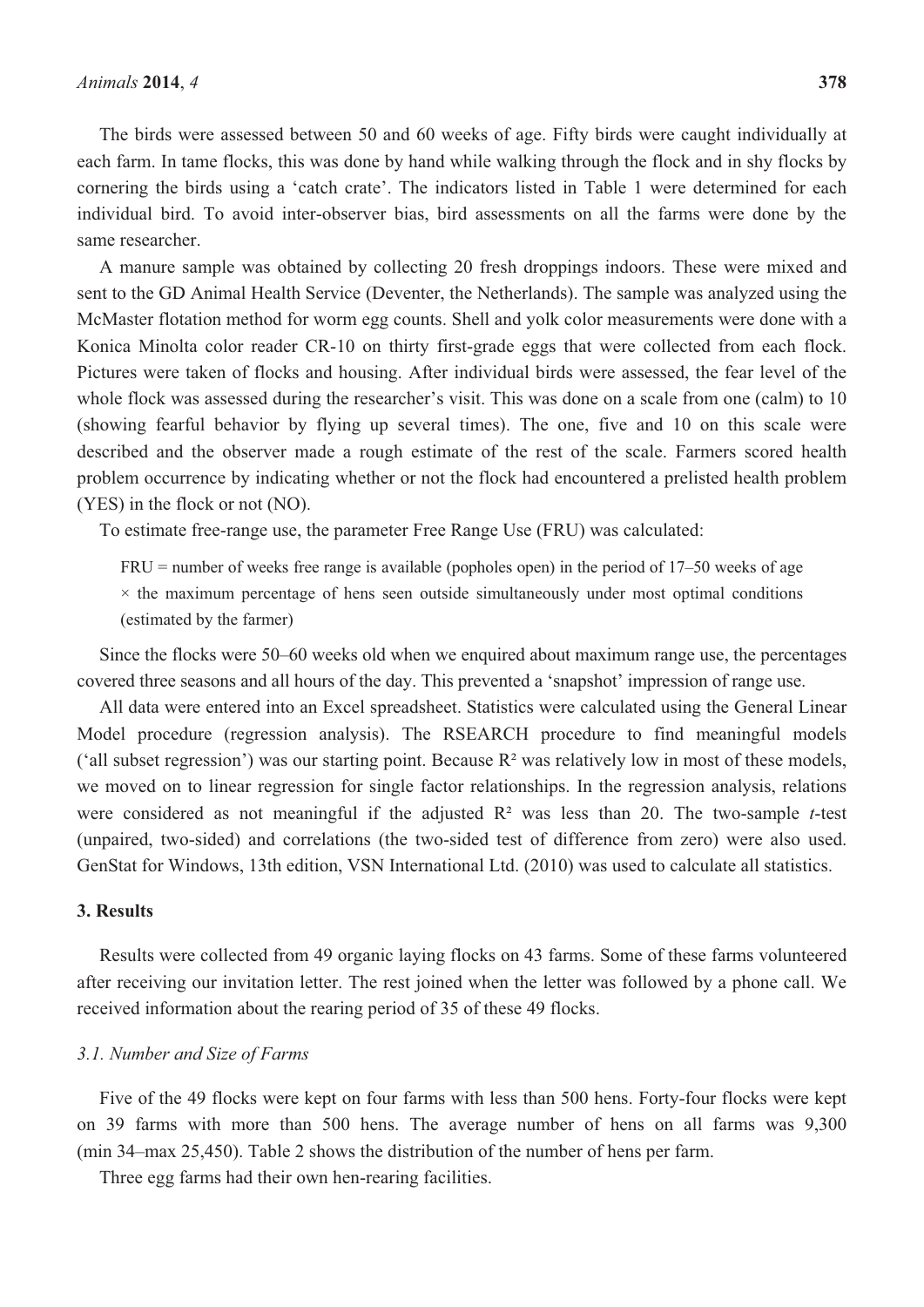| <b>Size of farms</b> | <b>Number of farms</b> | <b>Percentage of farms</b> |  |
|----------------------|------------------------|----------------------------|--|
| $0 - 100$            |                        |                            |  |
| $101 - 500$          |                        | ⌒                          |  |
| $501 - 1,000$        |                        |                            |  |
| $1,001 - 5,000$      |                        | 14                         |  |
| $5,001-10,000$       | 18                     | 37                         |  |
| $10,001 - 15,000$    | 14                     | 29                         |  |
| $15,001 - 20,000$    |                        |                            |  |
| $20,001 - 25,450$    |                        |                            |  |
| <b>Total</b>         | 49                     | 100                        |  |

**Table 2.** Distribution of farm sizes.

# *3.2. Hybrids*

The most-used hybrid was H&N Silver Nick (51%), followed by Hy-line Silver (20%), Hy-line Brown (10%) and Lohmann Brown Lite (8%). Most of the hens were so-called 'silvers': white- feathered hens that lay brown eggs.

# *3.3. Housing and Use of the Free Range Area*

Twenty-two (45%) of the 49 flocks were kept in aviaries and 27 (55%) in a floor-based housing system (see Table 3). The latter had a grid floor with perches above a manure pit. Eleven of the 22 aviaries had a winter garden, of which 10 were 'regarded as stable area'. 'Regarded as stable area' means that the farmer includes its surface when calculating the number of hens allowed in the stable + winter garden combination. Such winter gardens do not provide additional space, but do provide 'different' space in terms of temperature and daylight. Twelve of the 27 floor-based stables had a winter garden, of which 11 were regarded as stable area.

| <b>Housing system</b> | No of flocks | Winter garden yes/no                |
|-----------------------|--------------|-------------------------------------|
|                       | 22           | 11 yes                              |
| Aviary                |              | 11no                                |
|                       |              |                                     |
| <b>Floor</b>          | 27           | $12 \text{ yes}$<br>$15 \text{ no}$ |
|                       |              |                                     |
| <b>Total</b>          | 49           | $23 \text{ yes}$<br>$26 \text{ no}$ |

**Table 3.** Distribution of housing systems.

Thirty-nine (80%) of the 49 flocks had less than 25% sheltered area in the form of bushes, maize or artificial structures in their outdoor ranging area. Seven flocks (14%) had 26–50% sheltered area, and three flocks  $(6%)$  had more than 50% sheltered area (see Table 4). 19 out of 48 flocks  $(40 \%)$ had mortality by predators: 7 flocks by birds of prey (15%), 6 flocks by foxes (13%) and 6 flocks by both (13%).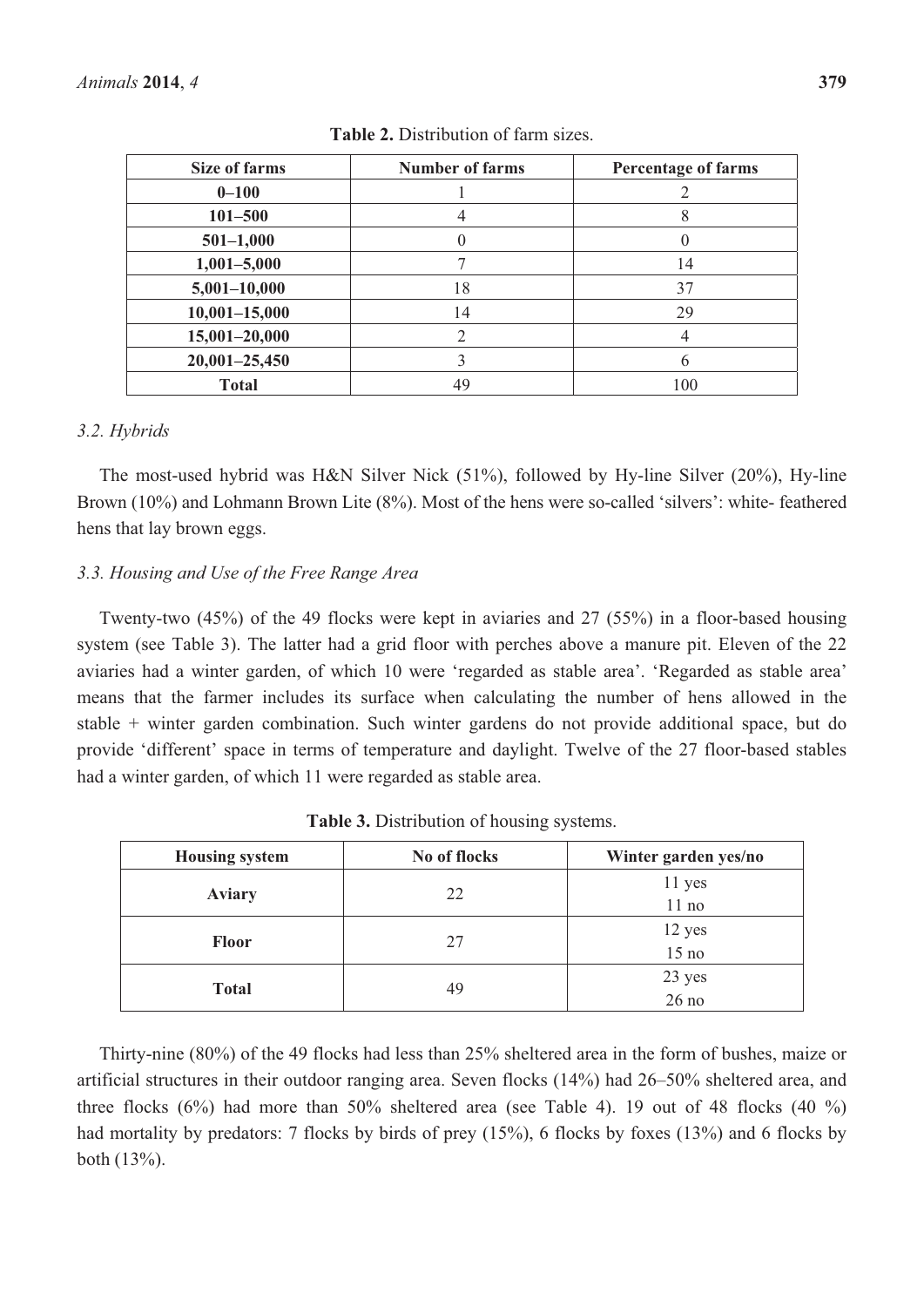| Percentage of surface<br>covered with bushes, maize<br>or artificial structures | Number of flocks | <b>Percentage of flocks</b> |
|---------------------------------------------------------------------------------|------------------|-----------------------------|
| $25$                                                                            | 39               | 80                          |
| $26 - 50$                                                                       |                  | 14                          |
| >50                                                                             |                  |                             |
| Total                                                                           |                  | 100                         |

**Table 4.** Amount of shelter in outdoor runs.

During the study, national avian influenza alerts resulted in five periods of decreed indoor confinement. Four of these periods were in autumn or winter and one of them was in the summer. Five of the 49 flocks were vaccinated against avian influenza. These flocks were allowed to range during the confinement periods. The hens that were allowed to range shortly after their arrival on the laying farm tended to range more between 50 and 60 weeks of age (correlation  $-0.33$ ;  $p = 0.03$ ). When hens were allowed to range, on average 62% of the birds in a flock were seen outside together.

Flocks that used the outdoor run more intensively, with higher FRU, had better feather scores (regression analysis;  $R^2 = 25$ ;  $p < 0.001$ ).

The more intensively hens used the outdoor run, the better farmers assessed their general health and performance (regression analysis;  $R^2 = 18$ ;  $p = 0.003$ ).

## *3.4. Technical Performance*

Table 5 is an overview of production parameters at 30 and 60 weeks of age.

|                            | 30 weeks       | 60 weeks       |  |
|----------------------------|----------------|----------------|--|
| Item                       | Mean (min-max) | Mean (min-max) |  |
| Feed intake (gram/hen/day) | $129(109-147)$ | $133(113-160)$ |  |
| Production (laying %)      | $91(76-96)$    | $80(58-92)$    |  |
| Mislaid eggs $(\% )$       | $3(0-12)$      | $2(0-12)$      |  |
| Mortality $(\% )$          | $2(0-11)$      | $7.8(0-34)$    |  |

**Table 5.** Production parameters at 30 and 60 weeks of age.

Zero % mislaid eggs means 'close to zero'. Zero % mortality was found in one very small flock, where none of the hens died in their first 60 weeks. The one flock with 34% mortality was a 8,800-hen flock that got infected with the bacteria *Erysipelotrix*.

# *3.5. Body Weight*

Calculations were done for the H&N Silver Nicks because this was the only genotype with enough available flocks. We found a relation between growth during the period of 7 to 11 weeks and body weight in the laying period at 50–60 weeks (regression analysis;  $R^2 = 36$ ;  $p = 0.005$ ): the faster the pullets grew during the middle of the rearing period, the higher their body weight was at a later age.

Table 6 shows mortality distribution.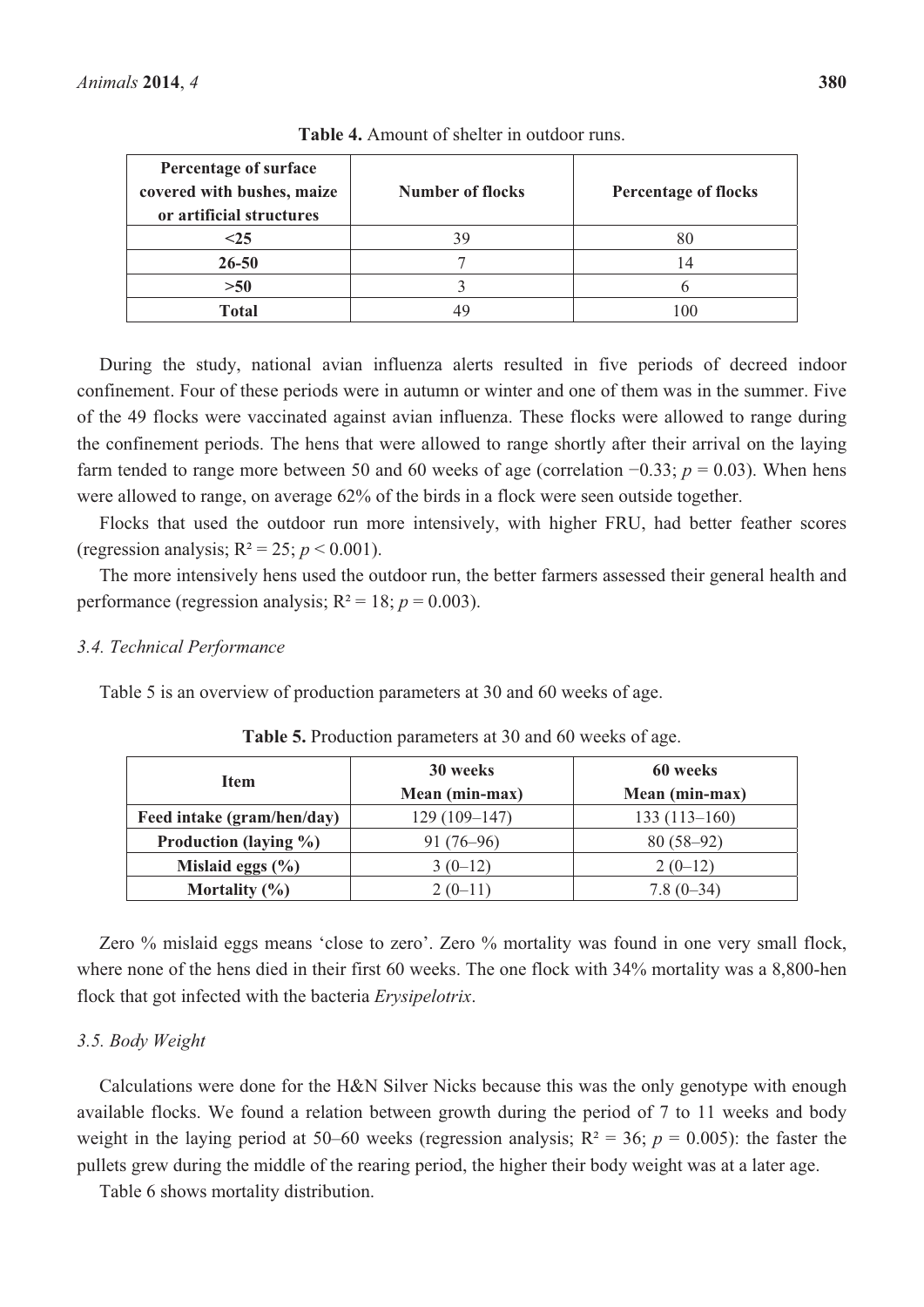| <b>Mortality</b> | <b>Number of flocks</b> | Percentage |
|------------------|-------------------------|------------|
| $0 - 5$          |                         | 43         |
| $6 - 10$         |                         | 31         |
| $11 - 15$        |                         |            |
| $16 - 20$        |                         |            |
| >20              |                         |            |
| <b>Unknown</b>   |                         |            |
| <b>Total</b>     |                         | 100        |

**Table 6.** Distribution of mortality at 60 weeks of age.

Table 7 is a list of reported health problems. A health problem was defined as such if the farmer perceived it as a problem. Some problems were diagnosed by a veterinarian and some were not. Health problems were not quantified in terms of mortality or production loss.

| <b>Health problem</b>             | <b>Number of flocks</b> |  |  |
|-----------------------------------|-------------------------|--|--|
| E. Coli                           | 18(37%)                 |  |  |
| Red blood mites                   | 16(33%)                 |  |  |
| Infectious Bronchitis             | $15(31\%)$              |  |  |
| Piling                            | $15(31\%)$              |  |  |
| Skin infections                   | 11(22%)                 |  |  |
| Multi systemic wasting syndrome   | 11(22%)                 |  |  |
| Intestinal parasites              | 9(18%)                  |  |  |
| Chronic gut infection (enteritis) | 6(12%)                  |  |  |
| <b>Blackhead</b>                  | $5(10\%)$               |  |  |
| <b>Fatty livers</b>               | 2(4%)                   |  |  |
| <b>Botulism</b>                   | $1(2\%)$                |  |  |
| Amyloidosis                       | $1(2\%)$                |  |  |
| Coccidiosis                       | $0(0\%)$                |  |  |

**Table 7.** Presence of health problems.

# *3.6. Intestinal Parasites in Relation to Anthelmintic Use*

For one flock it was unclear whether it had been wormed. Therefore, results were available for 48 flocks. Twelve of 48 flocks (25%) were not wormed up to 50 weeks of age (see Table 8). Thirty-one flocks (65%) were wormed irregularly or less frequently than recommended with an anthelmintic producer (e.g., Flubenol<sup>©</sup> every 6 weeks). Only five flocks (10%) were wormed five or more times between 17 to 50 weeks of age. Table 8 shows egg count results. With regression analysis we did not find a meaningful relation between worming of a flock (yes/no) and % lay at 60 weeks (regression analysis;  $R^2 = 15.2$ ;  $p = 0.005$ ), or between worming of a flock (yes/no) and mortality at 60 weeks (regression analysis;  $R^2 = 6.2$ ;  $p = 0.731$ ).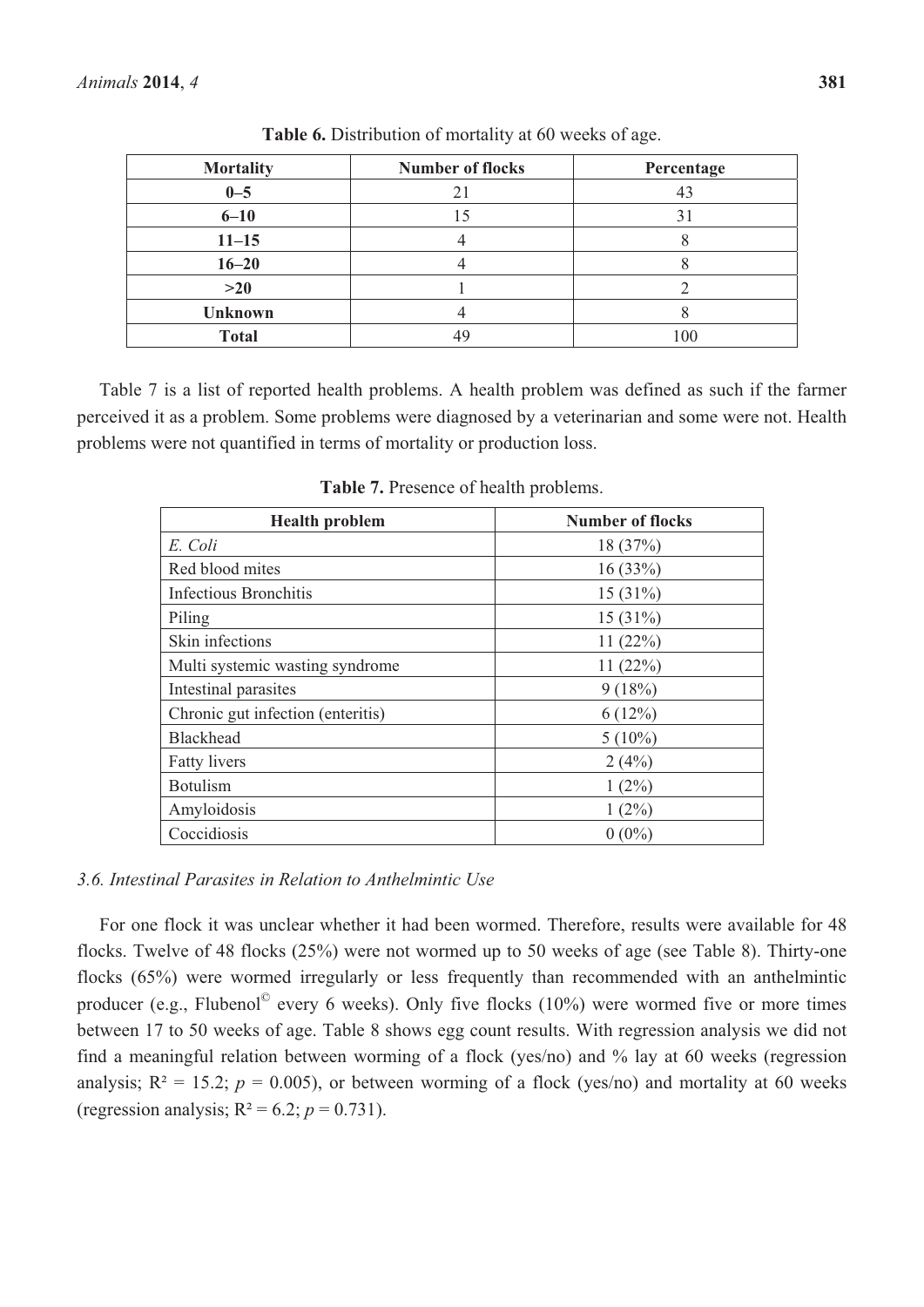|                                                                                 | <b>Number</b><br>of flocks | <b>Positive for</b><br>Ascaridia and<br><b>Heterakis</b> | <b>Positive for</b><br>Capillaria | <b>Positive for</b><br>Coccidiosis | <b>Positive for</b><br><b>Syngamus</b> |
|---------------------------------------------------------------------------------|----------------------------|----------------------------------------------------------|-----------------------------------|------------------------------------|----------------------------------------|
| No treatment                                                                    | 12(25%)                    | 83%                                                      | 25%                               | 25%                                | $0\%$                                  |
| Irregular, less frequent<br>than prescribed, <i>i.e.</i> ,<br>treated 1-4 times | 31 $(65%)$                 | 61%                                                      | 19%                               | 42%                                | $0\%$                                  |
| <b>Treated 5 or more times</b>                                                  | $5(10\%)$                  | $0(0\%)$                                                 | $0\%$                             | $3(60\%)$                          | $0\%$                                  |

**Table 8.** Number of anthelmintic treatments up until 50 weeks of age  $(n = 48)$ .

# *3.7. Parasites and Egg Yolk Color*

Yolk color measurements determined L-, A- and B-values. In a color series of slightly yellow to orange, the L-value decreases and both the A- and B-values increase. Flocks that were positive for Ascaridia or Heterakis had higher L-values, meaning a lighter yolk color (*p* = 0.002; two-sample *t*-test; 47 d.f.). Flocks that were positive for Capillaria also showed a higher L-value, which meant a lighter yolk color ( $p = 0.035$ ; two-sample *t*-test; 47 d.f.).

# *3.8. Feather Pecking Damage*

On average, 64% (minimum zero; maximum 100) of the hens in all 49 flocks had a featherless spot of at least five centimeters diameter on their backs. The score results using Tauson *et al.*'s [10] method of scoring six body parts of 50 hens are shown in Table 9. The scores between one and four were obtained following Tauson's protocol. In addition we defined qualitative categories to make the outcomes more illustrative. Tauson's scoring was done on the basis of photographs. Photographs that were of sufficient quality to score were available for only 37 flocks.

| Category                                        | <b>Number of flocks</b> |
|-------------------------------------------------|-------------------------|
| No/little feather damage (Tauson score 3.1–4)   | 25(68%)                 |
| Moderate feather damage (Tauson score $2.1-3$ ) | 9(24%)                  |
| Severe feather damage (Tauson score $1-2$ )     | 3(8%)                   |
| <b>Total</b>                                    | 37                      |

**Table 9.** Severity of feather damage according to Tauson *et al.* (2005).

Twenty-five of 37 flocks (68%) had little or no feather damage, nine flocks (24%) had moderate damage and three flocks (8%) had severe damage. The feather score was better (RSEARCH procedure (all possible subset selection;  $R^2 = 52$ ) if the FRU was higher ( $p = 0.003$ ), the laying percentage at 60 weeks was higher ( $p = 0.007$ ), and the sooner the hens went outside after arrival on the laying farm  $(p = 0.024)$ .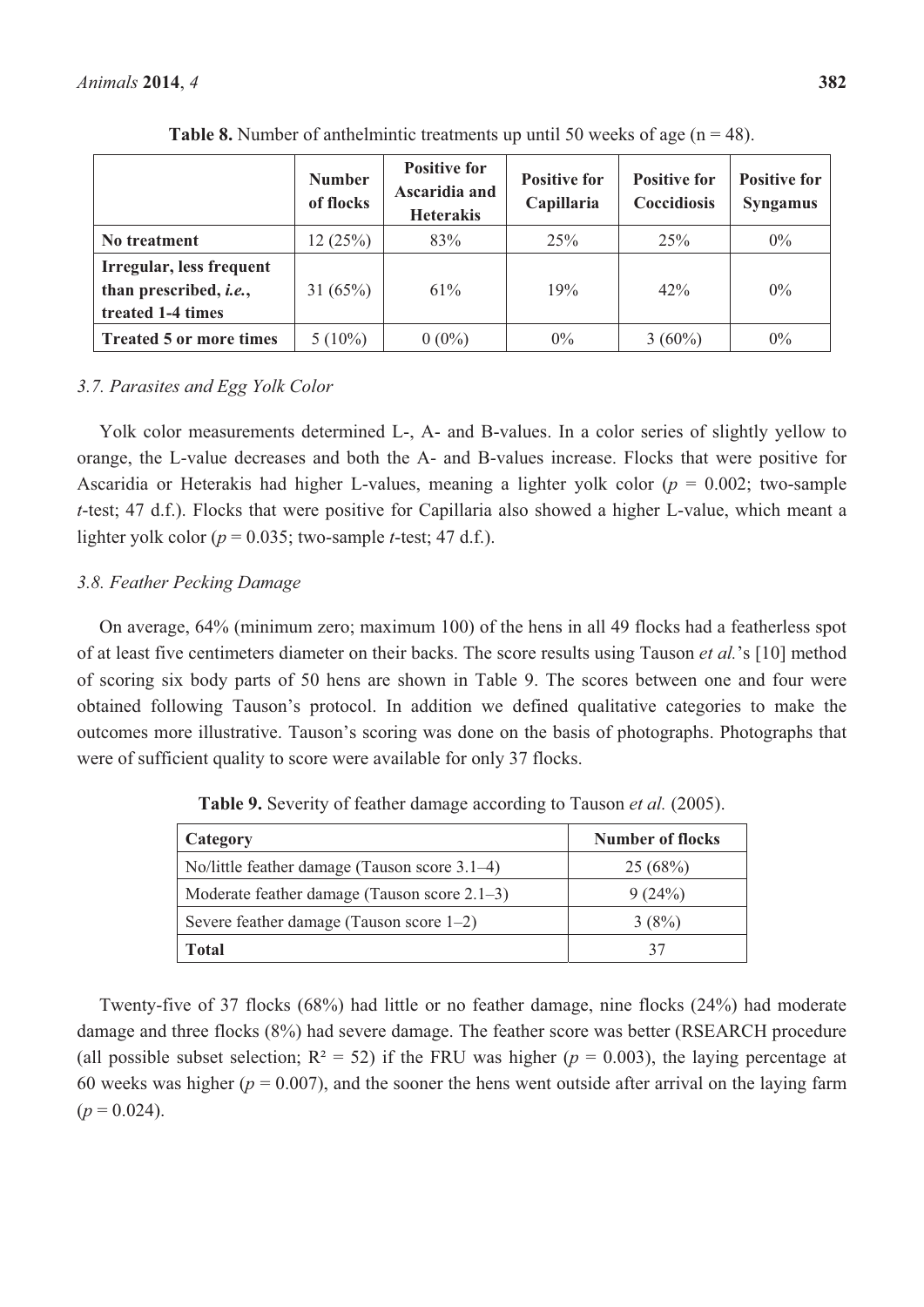#### *3.9. Vent Pecking*

Peck wounds in the vent area were observed in 34 of 49 flocks (69%). On average, 18% (min two–max 50) of the birds in these 34 flocks had wounds in the vent area. It was not possible to make quantitative statements about wound severity as scores were based on wound presence (yes/no). Most of the wounds had an approximate diameter of 0.5 cm, a small amount was bigger (up to 2 cm diameter).

## *3.10. Keel Bone Deformations*

Keel bone deformations were found in all 49 flocks. On average, 21% (min four–max 48) of the birds in a flock had a keel bone deformation: a lateral or dorso-ventral deviation, a thickened section or a combination. In our study farmers used either round metal or rectangular wooden perches. With regression analysis we did not find a relation between keel bone deformation and perch type (regression analysis;  $R^2 = 11$ ;  $p = 0.012$ ) or between keel bone deformation and aviary or floor-based housing (regression analysis;  $R^2 = 11$ ;  $p = 0.012$ ).

## *3.11. Foot Sole Lesions*

Wounds on foot soles were observed in 38 of the 49 flocks (78%). On average, 13% (min two–max 48) of the birds in these flocks had such wounds. Since we scored hens on the basis of wound presence (yes/no), it is not possible to make quantitative statements on the severity of these wounds. The majority showed wounds of 0.2–0.5 cm diameter. Swellings that are characteristic for bumble foot were rarely observed. No relation was found between foot sole lesions and FRU (regression analysis;  $R^2 = 11$ ;  $p = 0.013$ ).

## *3.12. Comb Color*

Comb color measurements entailed defining L-, A- and B-values. In a color series of pink to dark red, the L-value decreases and both A- and B-values increase. The hybrid type (with regression analysis) significantly explained the overall difference in comb color (L-value  $R^2 = 29$ ,  $p = 0.003$ ; A-value  $R^2 = 24$ ;  $p = 0.009$ ; B-value  $R^2 = 46$ ,  $p < 0.001$ ). Therefore, further calculations were only done for the most-used hybrid: H&N Silver Nick. A higher FRU was related to a lower L-value, thus darker combs (regression analysis;  $R^2 = 29$ ;  $p = 0.003$ ). Flocks that reacted more fearfully during our visits had higher L-values, thus lighter combs (regression analysis;  $R^2 = 34$ ;  $p = 0.003$ ). Flocks that tested positively for one or more intestinal parasites, tended to have a higher B-values, thus darker combs (*t*-test;  $p = 0.036$ ).

#### *3.13. Rearing*

Data regarding the rearing period was available for 35 of the 49 flocks. Not all questionnaires on the rearing period were complete. Six of the 33 flocks (18%) were kept in cages during the first weeks of their lives. Three of those flocks were kept on 'pullet paper' without litter. Twenty-six (79%) of the 33 flocks had litter from day one. In loose housed rearing, the group size was  $13,800$  (n = 25 flocks). The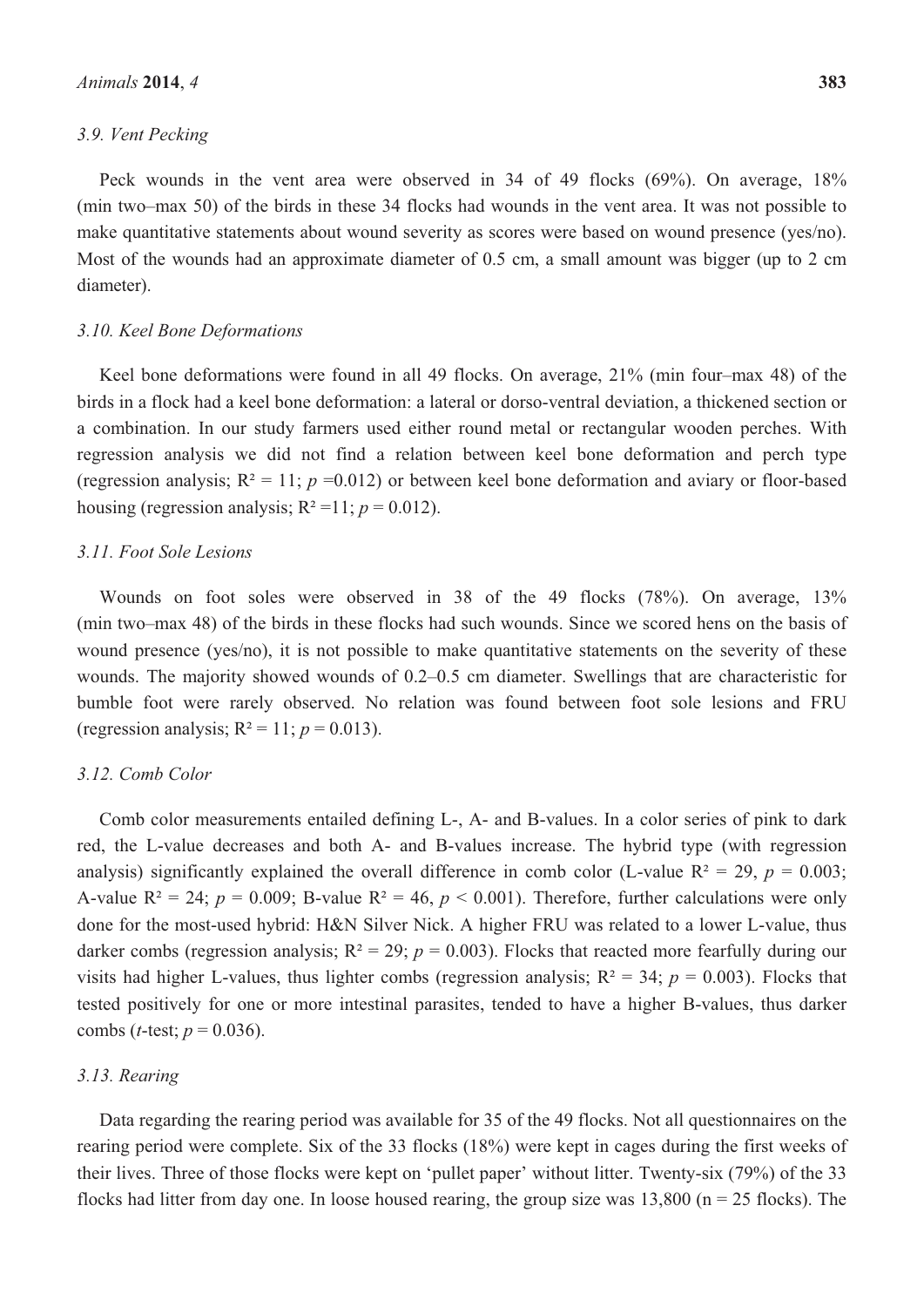average pullet density during the first four weeks was 21 pullets/ $m^2$  (n = 33), with 8.5 as minimum and 33.5 as maximum. After four weeks, many flocks were given additional space, resulting in an average density of 14 pullets/ $m^2$  (min 6.6 and max 27.5). For 33 flocks, there was data available regarding whether they had access to an outdoor run. Nine flocks had not been outside and 26 flocks had access to an outdoor run. The average age for first time access was 8.4 weeks. At 17 weeks, on average 28% of the animals from the 'outside flocks' was seen outside.

## **4. Discussion**

The study incorporated data from 49 flocks on 43 farms. Some of the farms volunteered after receiving an invitation letter and the rest joined when the letter was followed by a phone call. It is possible that the farmers who volunteer to participate, are those who perform well. If this is the case, our results may overestimate the welfare situation on farms. Five of these 49 flocks were kept on four farms with less than 500 hens. Forty-four flocks were kept on 39 farms with more than 500 hens. According to Loefs [14] there were 107 farms with organic laying flocks in the Netherlands in 2008 and she only counted farms with more than 500 hens. Our 39 flocks represent slightly more than one third of the farms  $(39/107 = 36\%)$ .

#### *4.1. Relation between Outdoor Run Use and Health and Welfare*

We did not find any relation between the number of weeks that hens spent outside during the laying period and mortality at 60 weeks, nor was a relation found between the number of confinement periods and mortality at 60 weeks. However, several studies showed a higher mortality or a higher disease incidence in free-range or organic poultry compared to hens kept inside [15,16]. In 19 of 49 (39%) of our flocks there was mortality caused by predators. Other studies also reported mortality caused by predators. These studies focused on broilers [17] or they presented their results differently [18,19]. Therefore, it is not possible to compare these results to our results. However, all studies illustrate that losses caused by predators are a realistic risk of keeping free-ranging poultry. If mortality is a measure for bird welfare, then one could argue that hens on free-range farms have a reduced welfare. Flocks that used the outdoor run more intensively had better feather scores. If the amount of feather-pecking damage is used as a measure for hen welfare, then hens on farms where more hens use the free-range areas have a better welfare [20–23].

The more intensely hens used the outdoor run, the better the farmer assessed their general health and performance. Since we found this relation with regression analysis, there may not be a causal relation between the two parameters. Which health and performance aspects satisfy farmers regarding their hens remain unknown, but the relation shows that somehow good use of the outdoor run relates to good health and/or performance perceived by farmers.

## *4.2. Technical Performance*

On average birds had a feed intake of 129 g/day (min 109–max 147) at 30 weeks and 133 g/day (min 113–max 160) at 60 weeks of age. The mean intake levels were within an acceptable range. The feed intake depends on ambient temperature, plumage condition, and housing system [24].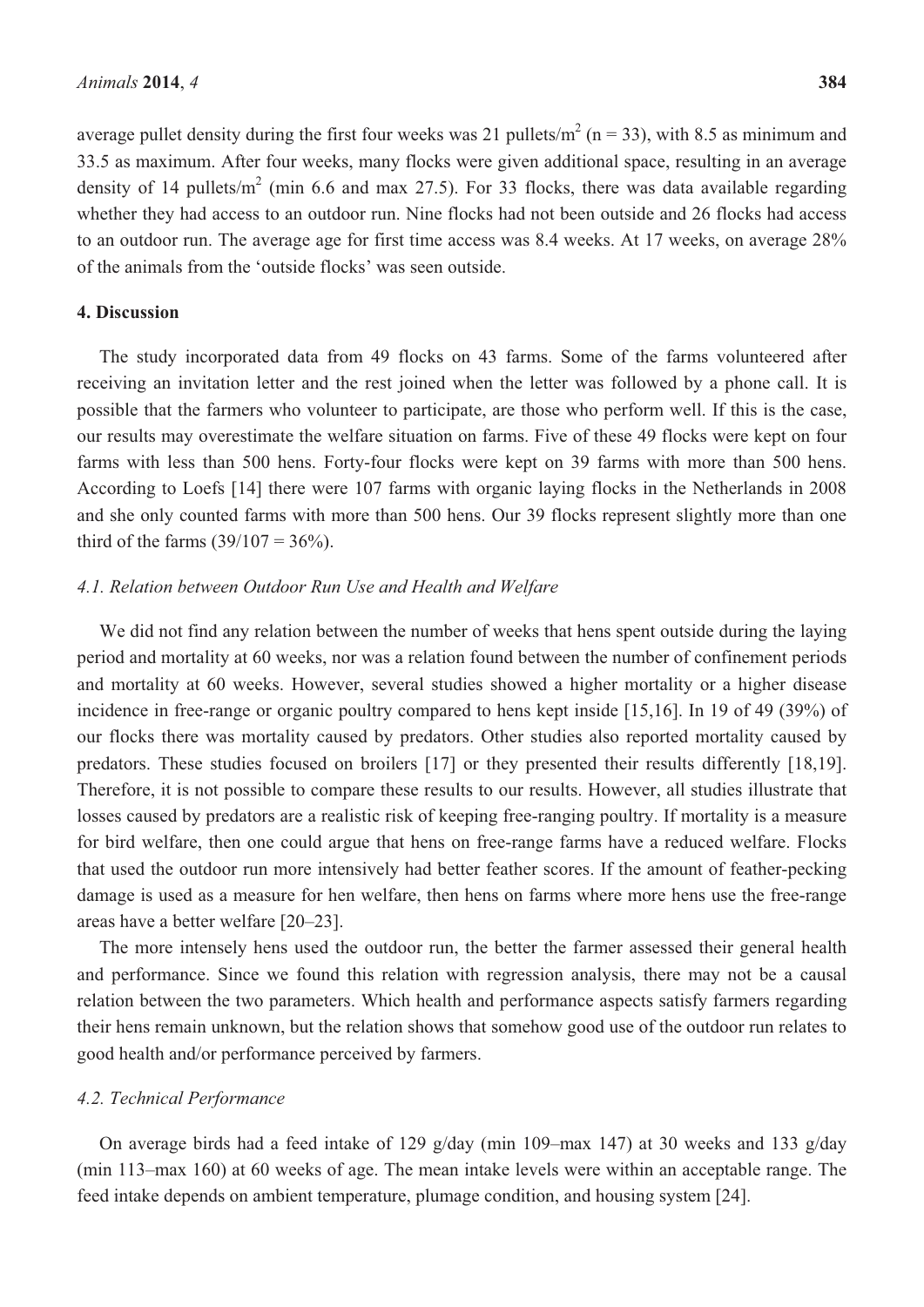The mean number of mislaid eggs decreased during the laying cycle from three to two percent, which might be caused by adequate management interventions. The mean mortality of 7.8% at 60 weeks of age is difficult to compare with other studies, because these studies describe results of the entire laying cycle, which can be up to 70 weeks or more. Mortality is generally higher in alternative systems [25].

## *4.3. Body Weight*

We found a relation between growth in the rearing period and body weight at 50–60 weeks: the faster the pullets grew during the middle of the rearing period (weeks of life 7–11), the higher was their body weight at later age. Although for several other aspects, a relation has been found between conditions in the rearing period and the laying period, for example feather pecking, we did not find literature specifically on laying hen body weight.

#### *4.4. Intestinal Parasites in Relation to the Use of Anthelmintic*

Depending on the number of anthelmintic treatments, a considerable number of flocks tested positively for internal parasites. We did not find a relation with production or mortality. For different reasons it is not clear whether zero tolerance of internal parasites is necessary. Firstly, a low infection level might not be harmful. Secondly, when a higher infection level is combined with other health problems, one could ask what came first: the other health problems, which made the birds vulnerable to parasites or the parasites that made the birds vulnerable to other health problems. In 1999, Thamsborg *et al.* [26] already found that the significance of infections in terms of disease and production losses on organic farms had not been assessed. Moreover, the GD Animal Health Service, a Dutch authority on farm animal health, has the following text on their website [27] 'not all internal parasite species are equally harmful' and 'treatment therefore is not always necessary'. They refer to 'your personal vet' for personal advice. Flubendazole is the only registered anthelmintic medicine against internal parasites in poultry, and parasites may become resistant to it. Therefore, zero tolerance in healthy flocks does not seem logical.

Flocks that were positive for Ascaridia or Heterakis had a lighter yolk color. Flocks that were positive for Capillaria also had a lighter yolk color. Although non-scientific on-line publications recognize this relation, we were unable to find scientific articles to support our findings. A general explanation seems to be that parasites damage the intestines, which in turn influences pigment intake.

## *4.5. Feather Pecking Damage*

Sixty-four percent of the hens in all 49 flocks were found to have feather damage on their back when the first method was used. However, we found that 68% of the flocks had 'no or little' feather damage when Tauson's method was applied in combination with categories we defined to qualify the damage. The difference may be caused by the fact that a five-centimeter featherless spot on a hen's back qualifies as little damage if the rest of the hen's feathers are in good condition, which was mostly the case. As Tauson's method reflects variation better, we think that the method is more suitable than a quick scan of only one body part.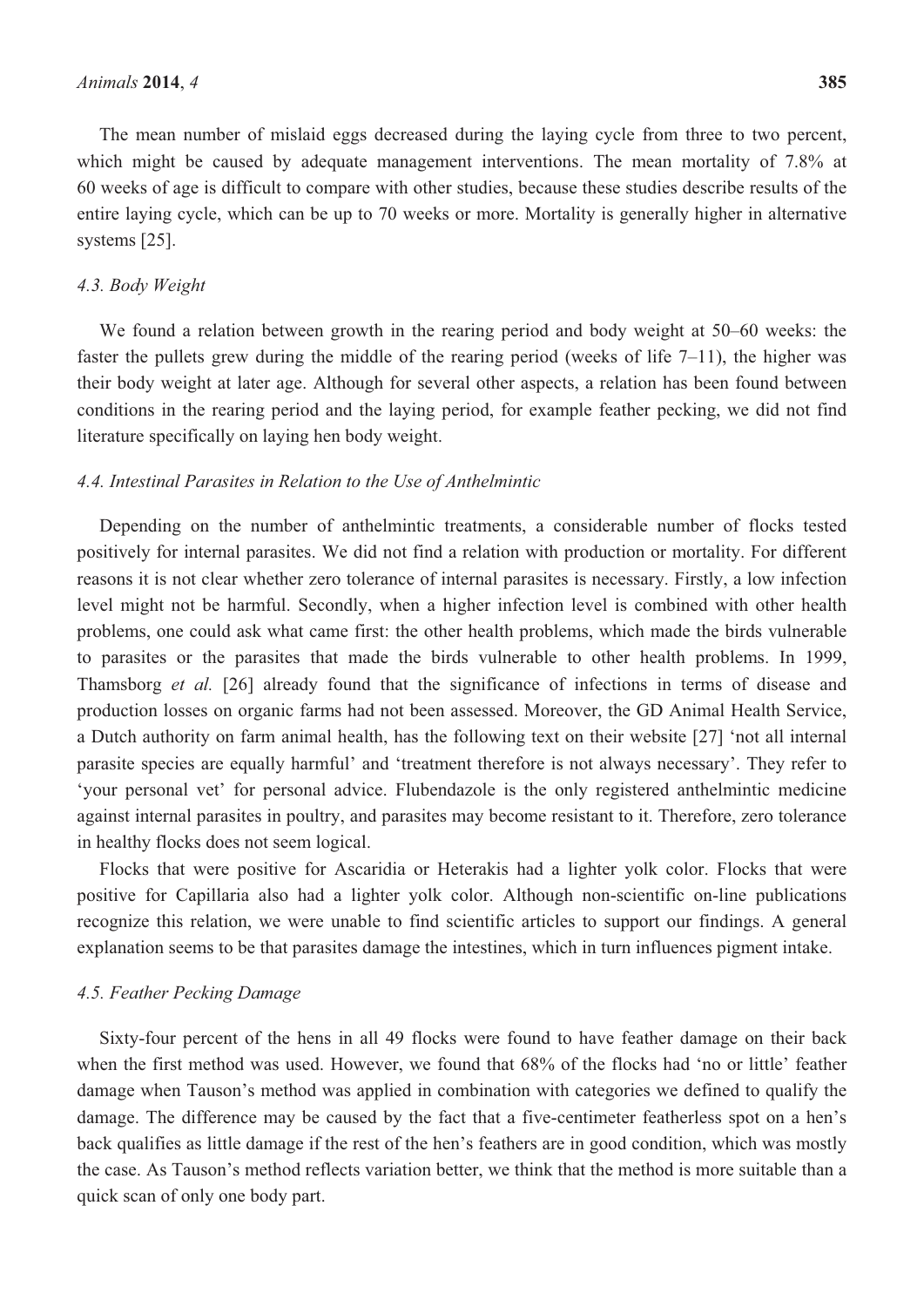Twenty-five of 37 flocks (68%) showed no or little feather damage, nine flocks (24%) showed moderate damage and three flocks (8%) showed severe damage. The feather score was better if the free-range use was better, the laying percentage at 60 weeks was higher, and the sooner the hens went outside after arrival on the laying farm. A relation between better free-range use and better feather cover is also reported in other studies [20–23]. A free-range area can be considered as environmental enrichment. Other types of environmental enrichment, such as additional foraging materials [28], scattered grains [29], and elevated perches [30] are also associated with less feather pecking. Another explanation could be that if a flock is distributed over a larger area, the stocking density decreases. Lower stocking density (in combination with a smaller group size) is also associated with less feather pecking [31–33]. Concerning the relation between higher laying percentage and better feather cover, it is not clear if this is a causal relationship. There is not much literature to be found on this relation, although Hüber-Eicher and Sebö [34] found the same relation in Swiss commercial flocks.

#### *4.6. Vent Pecking*

In 34 of 49 flocks (69%) peck wounds were seen in the vent area. On average, 18% (min two–max 50) of the birds had wounds in the vent area. Most of them were about 0.5 cm in diameter, a small number of them was bigger, up to 2 cm. Pötzsch *et al.* [35] found that 36.9% of non-cage housed flocks in the UK were affected by vent pecking. However, this was based on the farmer's judgments obtained through voluntary questionnaires. Vent wounds are best observed by manually diagnosing individual hens. Lambton *et al.* [36], who did behavioral observations in 119 British flocks (barn, free-range and organic), observed vent pecking behavior in 24.8% of the flocks. According to Pötzsch *et al.* [35], vent pecking and feather pecking damage may be caused by shared common environmental risk factors.

#### *4.7. Keel Bone Deformations*

Keel bone deformations were seen in all 49 flocks. On average, 21% (min four–max 48) of the birds in a flock had a keel bone deformation: a lateral or dorso-ventral deviation, a thickened section or a combination. We are not sure how many of the deviations we observed were fractures, since we used the palpation method for our assessment instead of animal dissection. Wilkins *et al.* [37] compared palpation and dissection methods and concluded that in 91% of the cases palpation gave a correct result, assuming that the dissection method is the correct result. We are not sure whether the lateral and dorso-ventral deviations were the result of fractures or a slowly-developed curve. Wilkins *et al.* [37] found keel bone fractures in 36% to more than 80% of the animals in flocks kept in different housing systems. Gregory and Wilkins [38] found that 30% of 72-week old hens had a broken keel. Nicol *et al*. [39] found 52–59% of hens with keel breaks in commercial flocks in aviaries. In those studies, keel bone assessment was done on dissected hens. Compared to those studies, our 21% average of hens with a keelbone deviation (not all of them being a fracture) seems low. Twenty-one percent might be an underestimation of the real number of fractures.

In our study, farmers used either round metal or rectangular wooden perches. We did not find any relation between keel bone deformation and perch type. Nor was a relation found between keel bone deformation and aviary or floor-based housing systems.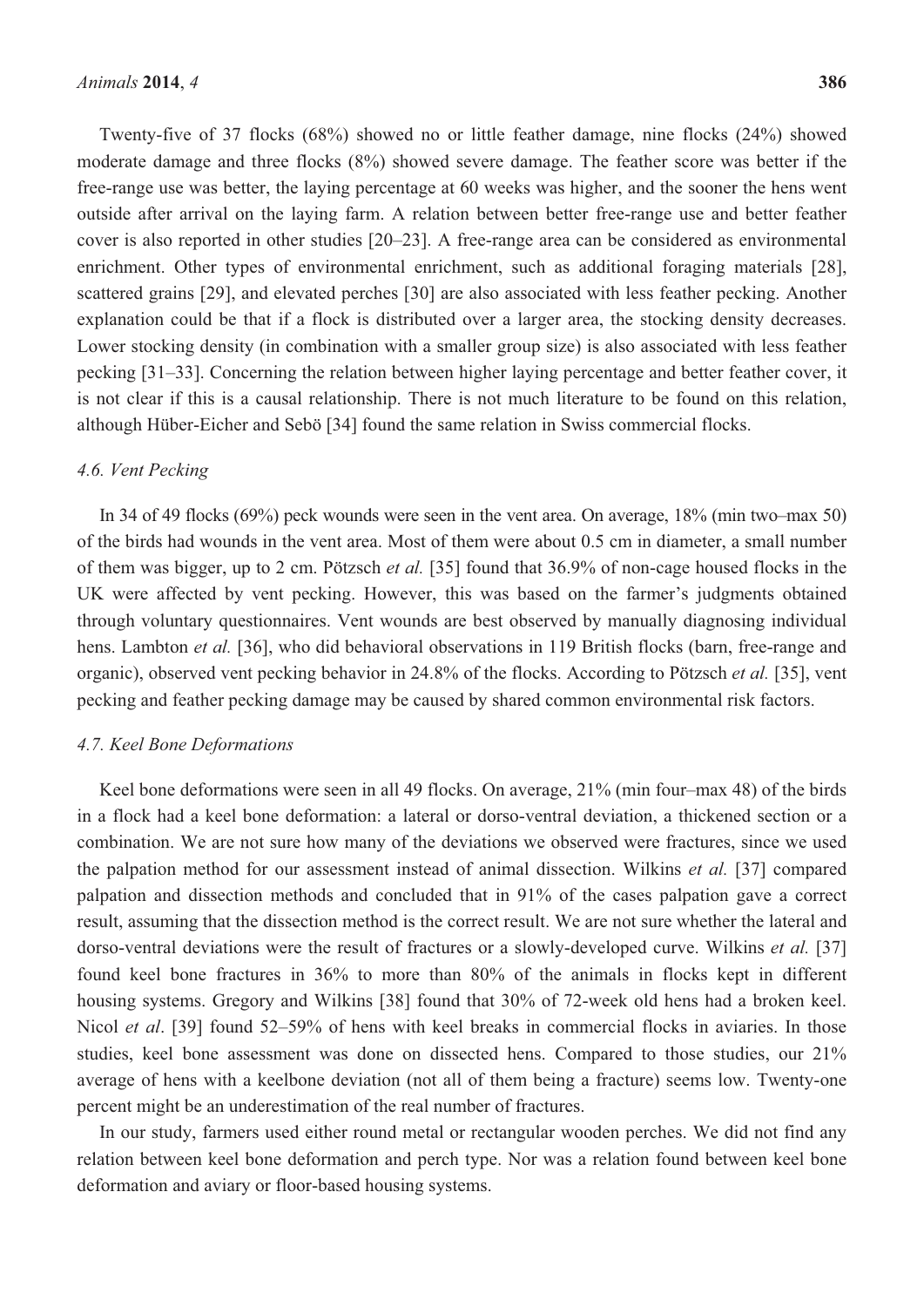## *4.8. Foot Sole Lesions*

In 38 of 49 flocks (78%) wounds on foot soles were seen. On average, 13% (min two–max 48) of the birds in these flocks had foot sole wounds. The majority of them were 0.2–0.5 cm in diameter. Swellings characteristic of bumble foot were rarely observed.

Nicol *et al.* [39] measured foot damage in laying hens. They used a five-point scoring system with one meaning 'no lesions' and five meaning 'very poor foot condition with inflamed and/or bleeding lesions visible over much of the area'. The foot damage in their study never exceeded an average value of 1.5, thus staying between 'no lesion' and 'lesions which are clearly visible but of minor importance and/or frequency'. Although different assessment methods were applied, which means their results are difficult to compare with our results, we assume the results are about the same.

Tauson and Abrahamsson [40] showed that perch design was an important factor for bumble foot in laying hens. Hens in cages without perches had the best scores: no bumble foot at all. When hens from cages with four different perch designs were compared, those with the narrow perches had the best bumble foot scores and those with broader perches the worst. The narrow perches were narrow rectangular (35 mm wide) or flat/round (38 mm wide). The broader perches were plastic 'mushroom' (48 mm wide) and wooden wide rectangular (53 mm wide). The authors' explanation is that a good anatomical grip is not possible on broader perches and this results in too much pressure on the hen's foot at rest. Lay *et al.* [25] concluded that wet litter conditions and high ammonia litter content in litter could cause footpad dermatitis in hens, which could be followed by bacterial infections, which in turn could lead to bumble foot due to penetration of 'a strange body'. However, we also saw foot wounds in hens on dry litter. Perhaps the wet conditions of the free-range area added to the foot problems or it was caused by perch design in these hens as was found by Tauson and Abrahamsson [40]. According to their results, both the rectangular and the round perches in our study did not meet the hens' needs.

#### *4.9. Comb Color*

The hybrid significantly explained the overall difference in comb color. Therefore, further calculations were only done for the most-used hybrid: H&N Silver Nick. FRU was related to darker combs. Flocks that were more fearful during our visits had lighter combs, but we could not find comparable results in the literature. Flocks that tested positively for one or more intestinal parasites tended to have darker combs. It is not clear whether this is a causal relation, because comb color in free-living red grouse is lighter in birds infected with internal parasites [41]. Spending more time in the free-range area is related to darker combs. A comparable finding is reported by Whay *et al.* [42].

#### **5. Conclusions**

With a mean flock size of 9,300 hens and 107 farms in 2008, the organic poultry sector has shown that it is able to become a serious alternative for existing intensive animal production. The presence of a free-range area is the most characteristic aspect of the organic system. Our study shows that a flock's welfare benefits from using this free-range area, as is shows less feather pecking damage if it uses it. Concerning the presence of feather pecking damage and thus animal welfare, the organic system has the potential to perform better than 'indoor' poultry husbandry systems because of the presence of the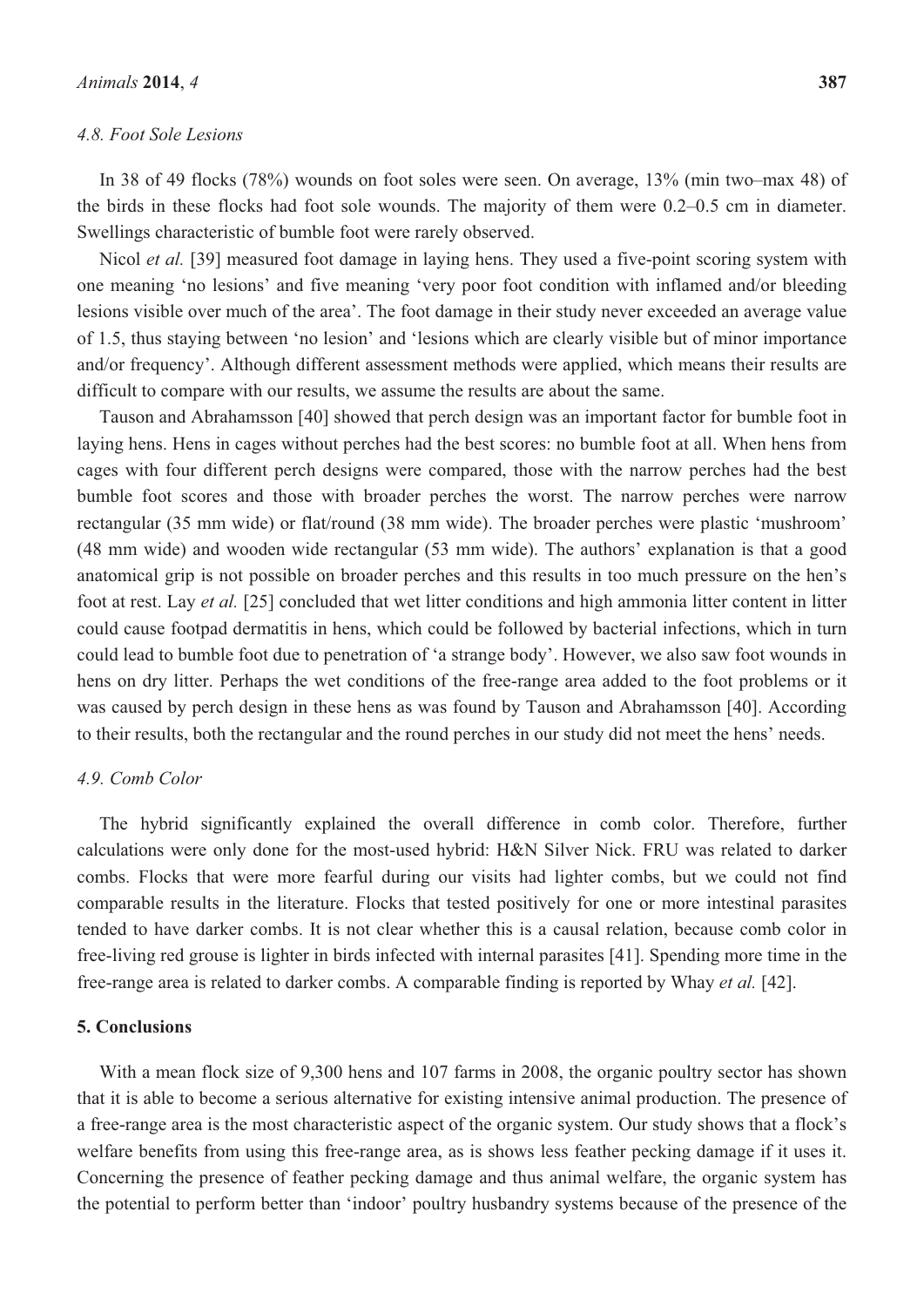free range area. The organic flocks perform about the same or worse than other commercial systems for several other factors. Improvements are desirable for mortality, internal parasites, keel bone deformations, and foot sole lesions. However, it can be questioned whether these physical consequences can be attributed to the housing system or if they are the result of the interaction between genotype and environment. The organic system uses the same high productive (and perhaps thus vulnerable) genotypes as other commercial systems in an environment that is still artificial.

#### **Acknowledgments**

The authors gratefully thank and acknowledge the funding by the Dutch Ministry of Economic Affairs for project 'Relation between farm factors and animal health', BO-04-002-004.015.

## **Author Contributions**

Both authors contributed to the design of the study. Bestman did the farm visits. Wagenaar did the statistical analyses. Both authors wrote the article.

## **Conflict of Interest**

The authors declare no conflict of interest.

## **References and Notes**

- 1. Bestman, M. Keeping Chickens without Feather Pecking (in Dutch); Louis Bolk Institute: Driebergen, The Netherlands, 2002; p. 17.
- 2. Agricultural Database Dutch National Statistic Institute (CBS). Available online: http://statline.cbs.nl/StatWeb/publication/?VW=T&DM=SLNL&PA=81517NED&D1=a&D2=a& D3=l&HD=120309–1138&HDR=G2,G1&STB=T (accessed on 27 February 2013).
- 3 Regulation Organic Animal Husbandry. Available online: http://www.skal.nl/LinkClick.aspx? fileticket=an0aCY%2b7kWE%3d&tabid=108&language=nl-NL (accessed on 27 February 2013).
- 4. Fiks-van Niekerk, T.; Reuvekamp, B.; Landman, W. Monitoring of Organic Farms. More Infections as on Cage Farms (in Dutch). *Pluimveehouderij* **2003**, *33*, 10–11.
- 5. Lampkin, N. *Organic Poultry Production*; Report to MAFF; Welsh Institute of Rural Studies, University of Wales: Aberystwyth, UK, 1997.
- 6. Keutgen, H.; Wurm, S.; Ueberschär, S. Pathologisch-anatomische Untersuchungen bei Legehennen aus Verschiedenen Haltungssystemen. *Deutsche Tierärztliche Wochenschrift.* **1999**, *106*, 127–133.
- 7. Berg, C. Health and Welfare in Organic Poultry Production. *Acta Vet. Scand.* **2001**, *S95*, 37–45.
- 8. Sommer, F. A Decade of Experience with Free-Range Poultry Farming in Austria. Is This the Future? In Proceedings of the 50th Western Poultry Disease Conference, Davis, CA, USA, 24–26 March 2001; pp. 95–96.
- 9. Hegelund, L.; Soerensen, J.T.; Hermansen, J.E. Welfare and Productivity of Laying Hens in Commercial Organic Egg Production Systems in Denmark. *NJAS* **2006**, *54*, 147–155.
- 10. Tauson, R.; Kjaer, J.; Maria, G.A.; Cepero, R.; Holm, K.-E. Applied Scoring of Integument and Health in Laying Hens. *Anim. Sci. Pap. Rep.* **2005**, *23*(Suppl 1), 153–159; and references therein.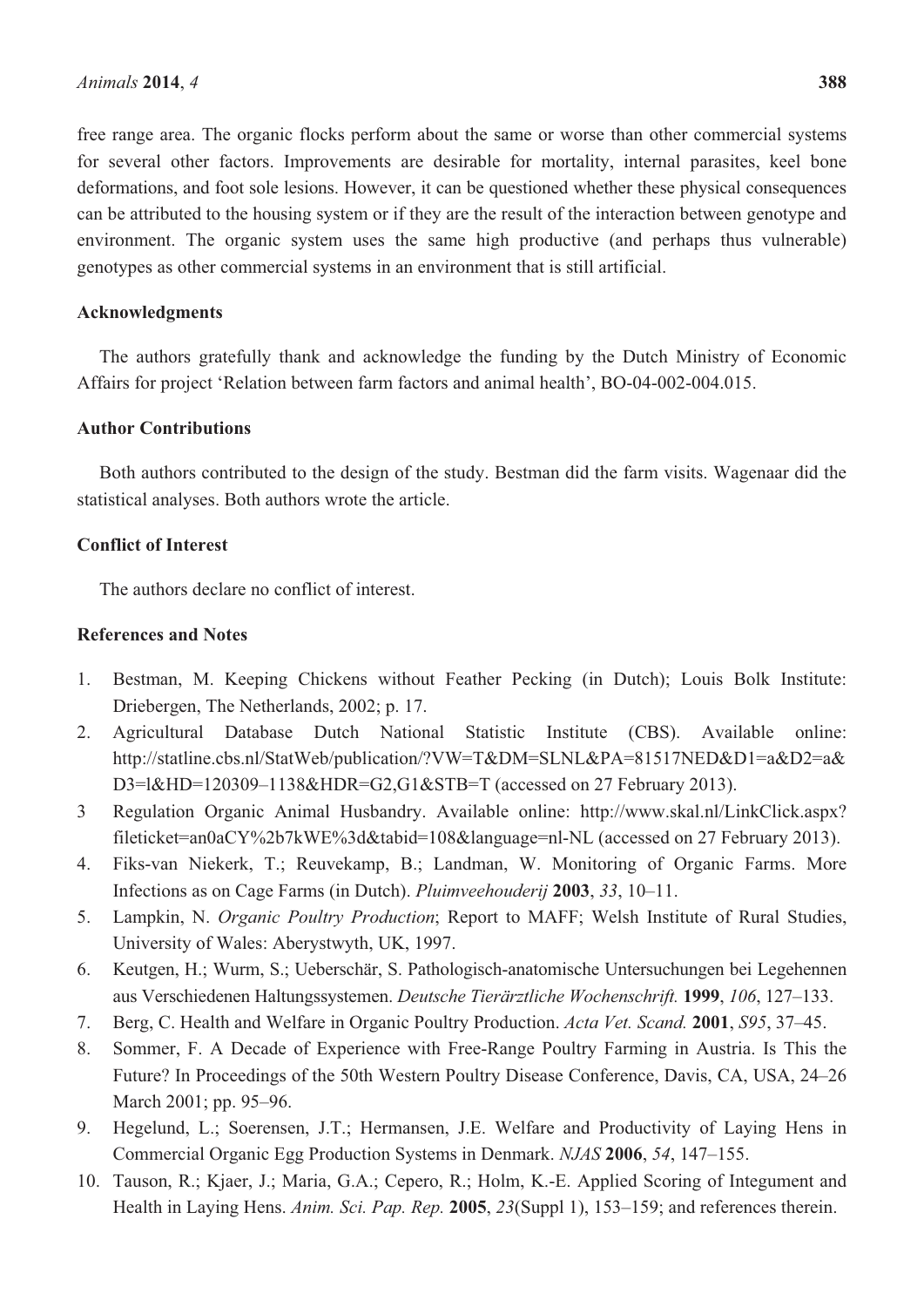- 11. Vestergaard, K.S.; Kruijt, J.P.; Hogan, J.A. Feather Pecking and Chronic Fear in Groups of Red Jungle Fowl: Their Relations to Dustbathing, Rearing Environment and Social Status. *Anim. Behav.* **1993**, *45*, 1127–1140.
- 12. El-Lethey, H.; Aerni, V.; Jungi, T.W.; Wechsler, B. Stress and Feather Pecking in Laying Hens in Relation to Housing Conditions. *Brit. Poultry Sci.* **2000**, *41*, 22–28.
- 13. Gentle, M.J.; Hunter, L.N. Physiological and Behavioural Responses Associated with Feather Removal in Gallus gallus var domesticus. *Res. Vet. Sci.* **1990**, *27*, 149–157.
- 14. Loefs, R. Organic Laying Hen Sector is Marking Time (in Dutch). *Pluimveehouderij* **2008**, *38*, 50–51.
- 15. Fossum, O.; Jansson, D.S.; Etterlin, P.E.; Vagsholm, I. Causes of Mortality in Laying Hens in Different Housing Systems in 2001 to 2004. *Acta Vet. Scand.* **2009**, *51*, doi:10.1186/1751- 0147-51-3.
- 16. Sherwin, C.M.; Richards, G.J.; Nicol, C.J. Comparison of the Welfare of Layer Hens in 4 housing systems in the UK. *Brit. Poultry Sci.* **2010**, *51*, 488–499.
- 17. Stahl, P.; Ruette, S.; Groset, L. Predation on Free-ranging Poultry by Mammalian and Avian Predators: Field Loss Estimates in a French Rural Area. *Mammal Rev.* **2002**, *32*, 227–234.
- 18. Häne, M.; Huber-Eicher, B.; Fröhlich, E. Survey of Laying Hen Husbandry in Switzerland. *World's Poultry Sci. J.* **2000**, *56*, 21–31.
- 19. Moberly, R.I.; White, P.C.L.; Harris, S. Mortality due to Fox Predation in Free-range Poultry Flocks in Britain. *Vet. Rec.* **2004**, *155*, 48–52.
- 20. Bestman, M.W.P.; Wagenaar, J. Farm Level Factors Associated with Feather Pecking Damage in Organic Laying Hens. *Livest. Prod. Sci.* **2003**, *80*, 133–140.
- 21. Green, L.E.; Lewis, K.; Kimpton, A.; Nicol, C.J. A Cross Sectional Study of the Prevalence of Feather Pecking Damage in Laying Hens in Alternative Systems and its Association with Management and Disease. *Vet. Rec.* **2000**, *147*, 233–238.
- 22. Mahboub, H.D.H.; Müller, J.; von Borell, E. Outdoor Use, Tonic Immobility, Heterophil/lymphocyte Ratio and Feather Condition in Free-range Laying Hens of Different Genotype. *Brit. Poultry Sci.* **2004**, *45*, 738–744.
- 23. Nicol, C.J.; Pötzsch, C.; Lewis, K.; Green, L.E. Matched Concurrent Case-control Study of Risk Factors for Feather Pecking Damage in Hens on Free-range Commercial Farms in the UK. *Brit. Poultry Sci.* **2003**, *44*, 515–523.
- 24. van Krimpen, M.; Binnendijk, G.P.; van den Anker, I.; Heetkamp, M.J.W.; Kwakkel, R.P.; van den Brand, H. Effects of Ambient Temperature, Plumage Condition and Housing System on Energy Partitioning and Performance in Laying Hens, thereby Predicting Energy Intake. **2014**, in preparation.
- 25. Lay, D.C.; Fulton, R.M.; Hester, P.Y.; Karcher, D.M.; Kjaer, J.B.; Mench, J.A.; Mullens, B.A.; Newberry, R.C.; Nicol, C.J.; O'Sullivan, N.P.; Porter, R.E. Hen Welfare in Different Housing Systems. *Poultry Sci.* **2011**, *90*, 278–294.
- 26. Thamsborg, S.M.; Roepstorff, A.; Larsen, M. Integrated and Biological Control of Parasites in Organic and Conventional Production Systems. *Vet. Parasitol.* **1999**, *84*, 169–186.
- 27. Poultry parasites. Available online: http://www.gddeventer.com/pluimvee/zoekresultaat?search= wormen (accessed on 27 February 2013).